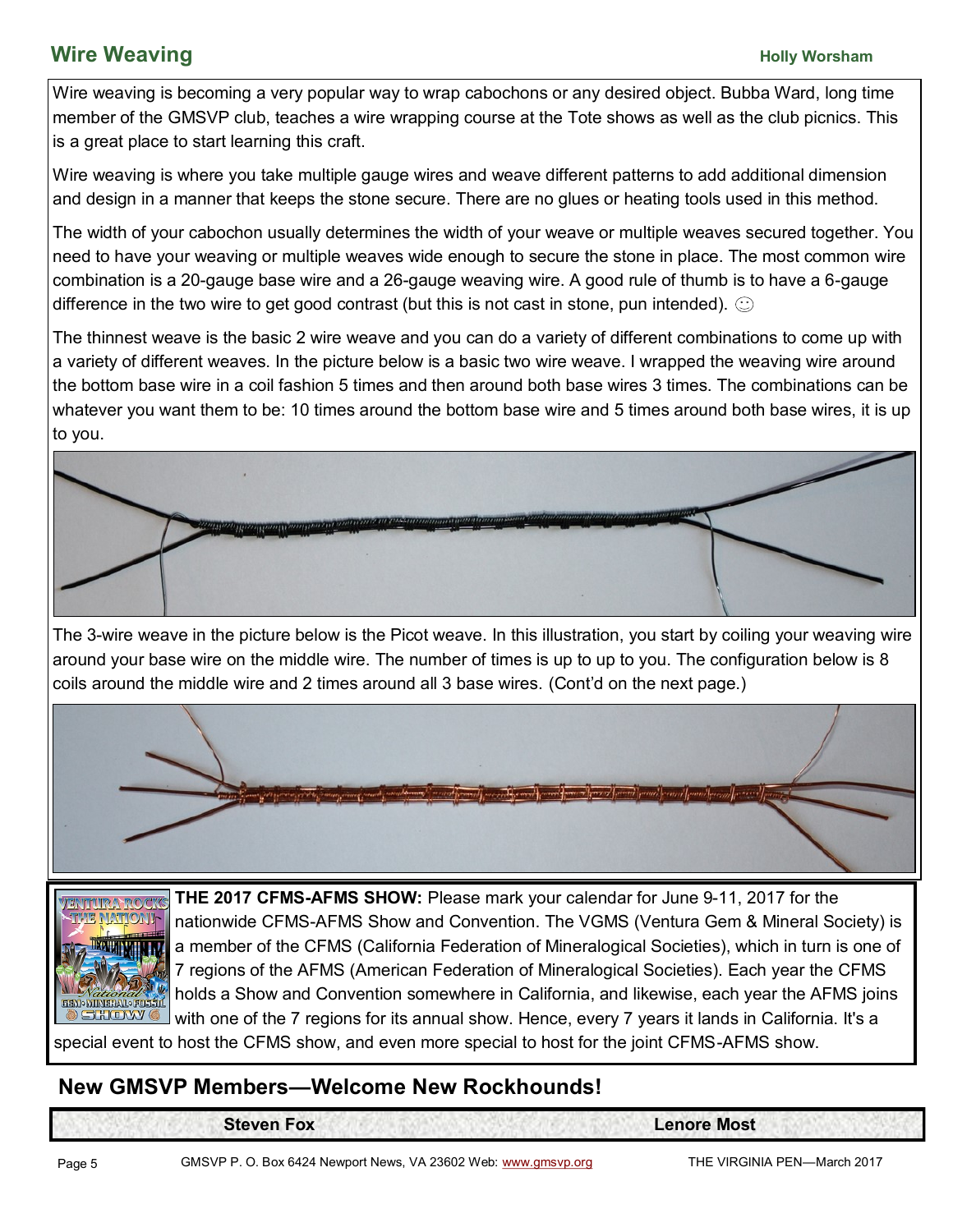# **Wire Weaving (Cont'd) Mixture Weaving (Cont'd) But all the Unit of the Unit of the Unit of the Unit of the Unit of the Unit of the Unit of the Unit of the Unit of the Unit of the Unit of the Unit of the Unit of the Un**

(Cont'd from prior page) The next illustration is a 3-wire Snake weave. Using 3 base wires you coil around the bottom two base wires twice and then then two top base wires in an alternating fashion. As with the other weaves you can create your own combination in the number of times you wrap around your base wires.



Below is the Aztec Wire weave, using 4 base wires. You begin by securing your wire to your bottom base wire with a single coil. Then you add your second base wire and wrap around twice, add a third base wire and wrap around the second and third base wire two times. Add your fourth base wire and wrap around the third and fourth base wire two times. (You can keep adding the number of base wires you need to fit your stone). Once you reach your last base wire you work your way back down wrapping two base wires at a time. Then repeat until you get the length you need to fit your stone.



To learn more about wire weaving here are some resources you can find on the internet.

Wire Wrap Tips & Tutorials Group on Facebook is a Closed group you can request to join. People from all over our planet post completed projects, ask and answer questions and the group has a FILE section located near the top of the page where you can get additional information that members have posted.

The following information is a helpful reference on copper wire. It is my understanding that David Rowland was the original poster of the list of American Wire Gauges (AWG) that can be used in wire weaving. You will need to strip off the insulation and un-strand the wire and then recoil on a spool. This is most economical way (if you have the time) of acquiring cooper wire at a reasonable price. For example, I purchased 25 feet 26g wire off Amazon.com and paid \$6.00. I went to Lowes and purchases 20 feet of #14 THHN wire and got 19 strands of 26g wire for \$2.20 (it was on sale for 11 cents per foot). I used this wire in the example pictures above. You can also purchase bare copper wire on spools at Home Depot.com and have the order delivered free to the store for pick up. Gauge wires available were 18g, 22g, and 24g. The Wire Wrap Tips & Tutorials Facebook group also recommend Rio Grande online, but I have not checked them out yet. (Cont'd on the next page.)

# **Gem Tree Workshop**

Gary Bergtholdt is holding 2-3 hour gem tree workshops at his home. If interested, contact Gary at: [gbergtholdt@gmail.com.](mailto:gbergtholdt@gmail.com)